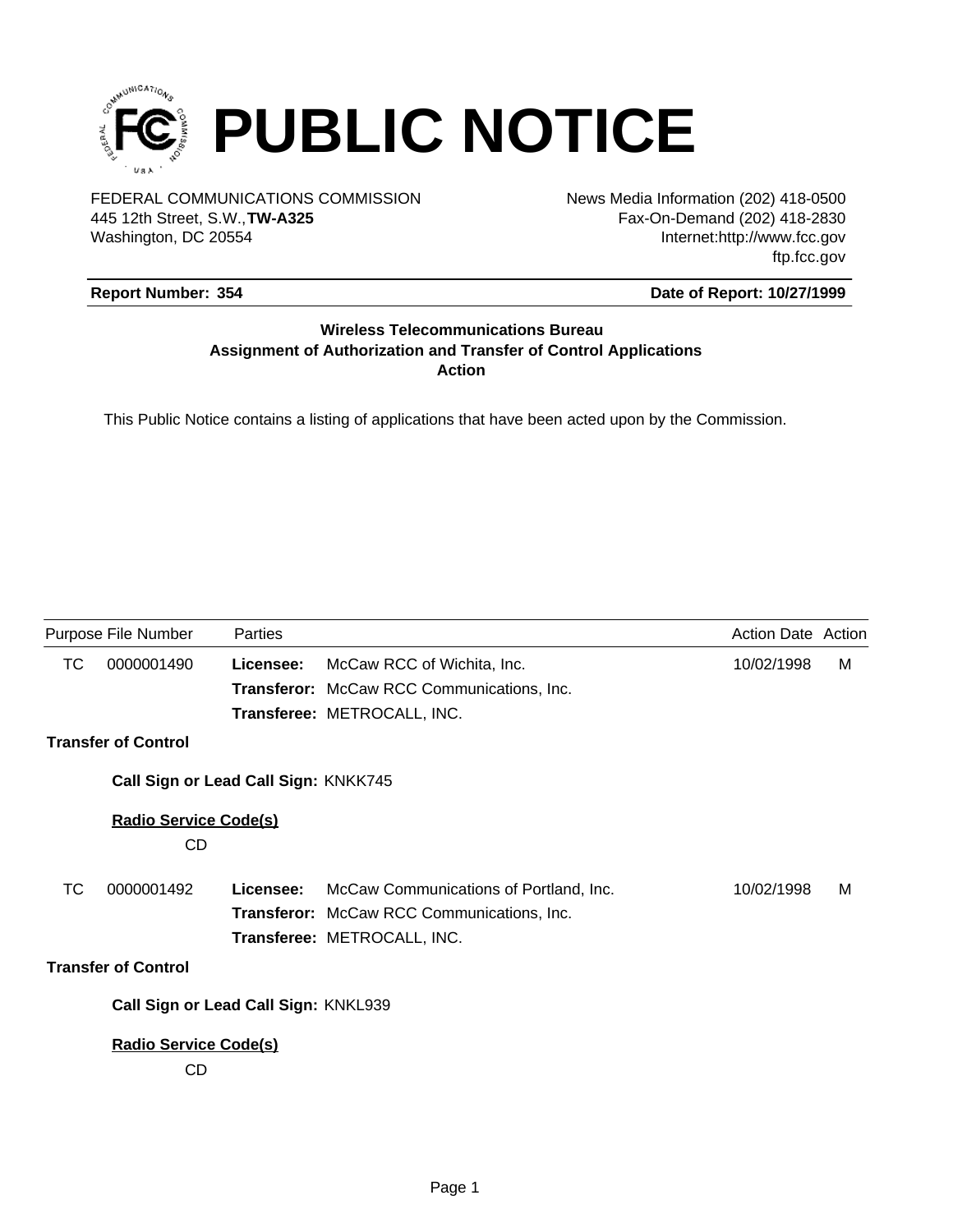|           | Purpose File Number                       | Parties                              |                                                                                                                            | Action Date Action |   |
|-----------|-------------------------------------------|--------------------------------------|----------------------------------------------------------------------------------------------------------------------------|--------------------|---|
| <b>TC</b> | 0000001493                                | Licensee:                            | McCaw RCC Communications of Kansas City, Inc.<br>Transferor: McCaw RCC Communications, Inc.<br>Transferee: METROCALL, INC. | 10/02/1998         | M |
|           | <b>Transfer of Control</b>                |                                      |                                                                                                                            |                    |   |
|           |                                           | Call Sign or Lead Call Sign: KNKK483 |                                                                                                                            |                    |   |
|           | <b>Radio Service Code(s)</b><br>CD        |                                      |                                                                                                                            |                    |   |
| <b>TC</b> | 0000001495                                | Licensee:                            | McCaw RCC Communications of the Midwest, Inc.<br>Transferor: McCaw RCC Communications, Inc.<br>Transferee: METROCALL, INC. | 10/02/1998         | M |
|           | <b>Transfer of Control</b>                |                                      |                                                                                                                            |                    |   |
|           |                                           | Call Sign or Lead Call Sign: KAA285  |                                                                                                                            |                    |   |
|           | <b>Radio Service Code(s)</b><br><b>CD</b> |                                      |                                                                                                                            |                    |   |
| <b>TC</b> | 0000001498                                | Licensee:                            | Western Telepage, Inc.<br>Transferor: McCaw RCC Communications, Inc.<br>Transferee: METROCALL, INC.                        | 10/02/1998         | M |
|           | <b>Transfer of Control</b>                |                                      |                                                                                                                            |                    |   |
|           |                                           | Call Sign or Lead Call Sign: KUC930  |                                                                                                                            |                    |   |
|           | <b>Radio Service Code(s)</b><br><b>CD</b> |                                      |                                                                                                                            |                    |   |
| <b>TC</b> | 0000001502                                | Licensee:                            | Mobilfone Service, L.P.<br>Transferor: McCaw RCC Communications, Inc.<br>Transferee: METROCALL, INC                        | 10/02/1998         | M |
|           | <b>Transfer of Control</b>                |                                      |                                                                                                                            |                    |   |
|           |                                           | Call Sign or Lead Call Sign: KDS461  |                                                                                                                            |                    |   |
|           | <b>Radio Service Code(s)</b>              |                                      |                                                                                                                            |                    |   |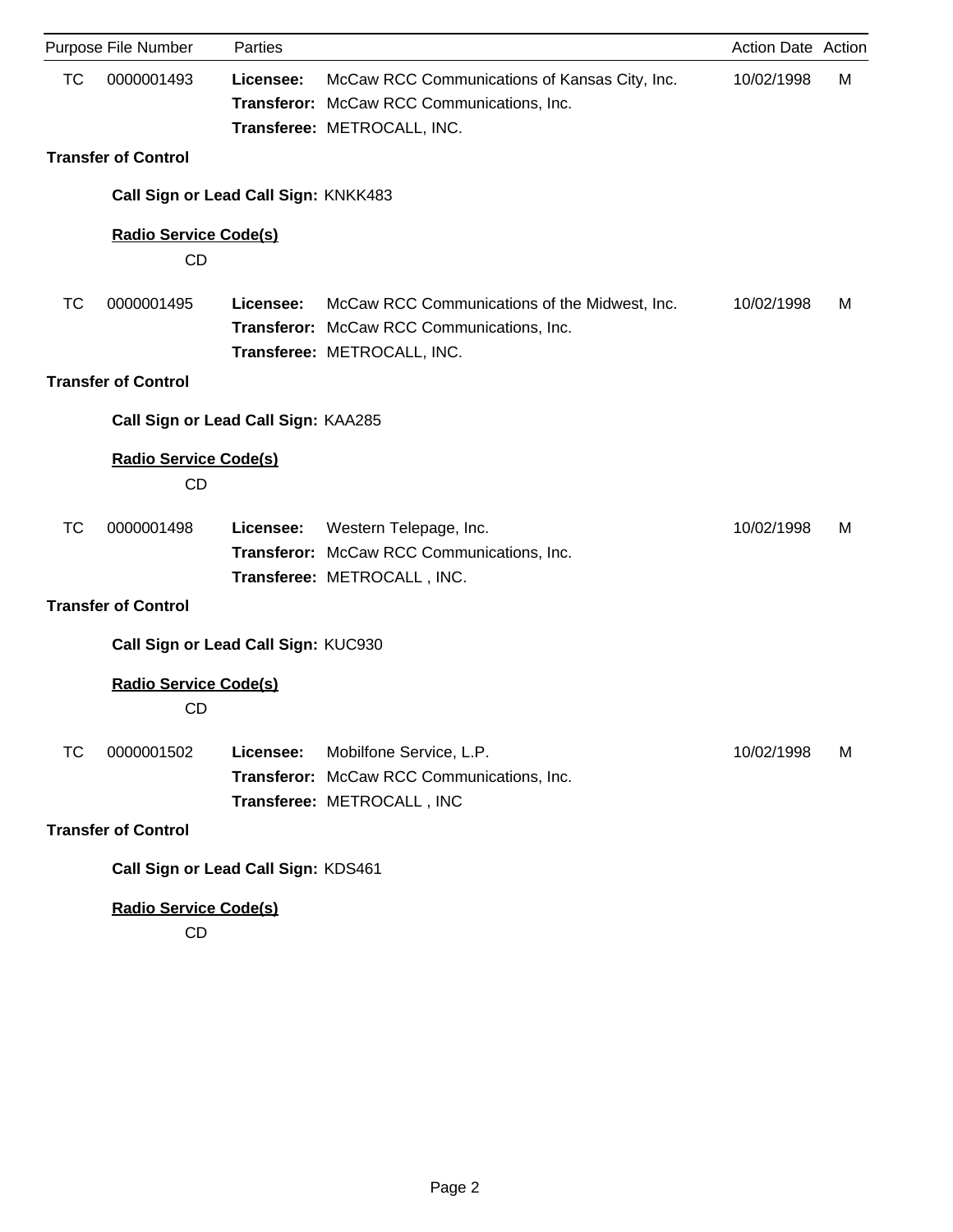|           | Purpose File Number                       | Parties                              |                                                                                                          | Action Date Action |   |
|-----------|-------------------------------------------|--------------------------------------|----------------------------------------------------------------------------------------------------------|--------------------|---|
| <b>TC</b> | 0000001503                                | Licensee:                            | Radio Communications, Inc.<br>Transferor: McCaw RCC Communications, Inc.<br>Transferee: METROCALL, INC.  | 10/02/1998         | M |
|           | <b>Transfer of Control</b>                |                                      |                                                                                                          |                    |   |
|           |                                           | Call Sign or Lead Call Sign: KNKC618 |                                                                                                          |                    |   |
|           | <b>Radio Service Code(s)</b><br>CD        |                                      |                                                                                                          |                    |   |
| <b>TC</b> | 0000001504                                | Licensee:                            | McCaw RCC of Colorado, Inc.<br>Transferor: McCaw RCC Communications, Inc.<br>Transferee: METROCALL, INC. | 10/02/1998         | M |
|           | <b>Transfer of Control</b>                |                                      |                                                                                                          |                    |   |
|           |                                           | Call Sign or Lead Call Sign: KAA276  |                                                                                                          |                    |   |
|           | <b>Radio Service Code(s)</b><br>CD        |                                      |                                                                                                          |                    |   |
| TC        | 0000001506                                | Licensee:                            | Vegas Instant Page<br>Transferor: McCaw RCC Communications, Inc.<br>Transferee: METROCALL, INC.          | 10/02/1998         | M |
|           | <b>Transfer of Control</b>                |                                      |                                                                                                          |                    |   |
|           |                                           | Call Sign or Lead Call Sign: KFL943  |                                                                                                          |                    |   |
|           | <b>Radio Service Code(s)</b><br><b>CD</b> |                                      |                                                                                                          |                    |   |
| TC        | 0000001509                                | Licensee:<br><b>Transferor:</b>      | McCaw RCC Communications of Utah, Inc.<br>McCaw RCC Communications, Inc.<br>Transferee: METROCALL, INC.  | 10/02/1998         | M |
|           | <b>Transfer of Control</b>                |                                      |                                                                                                          |                    |   |
|           |                                           | Call Sign or Lead Call Sign: KNKO343 |                                                                                                          |                    |   |
|           | <b>Radio Service Code(s)</b>              |                                      |                                                                                                          |                    |   |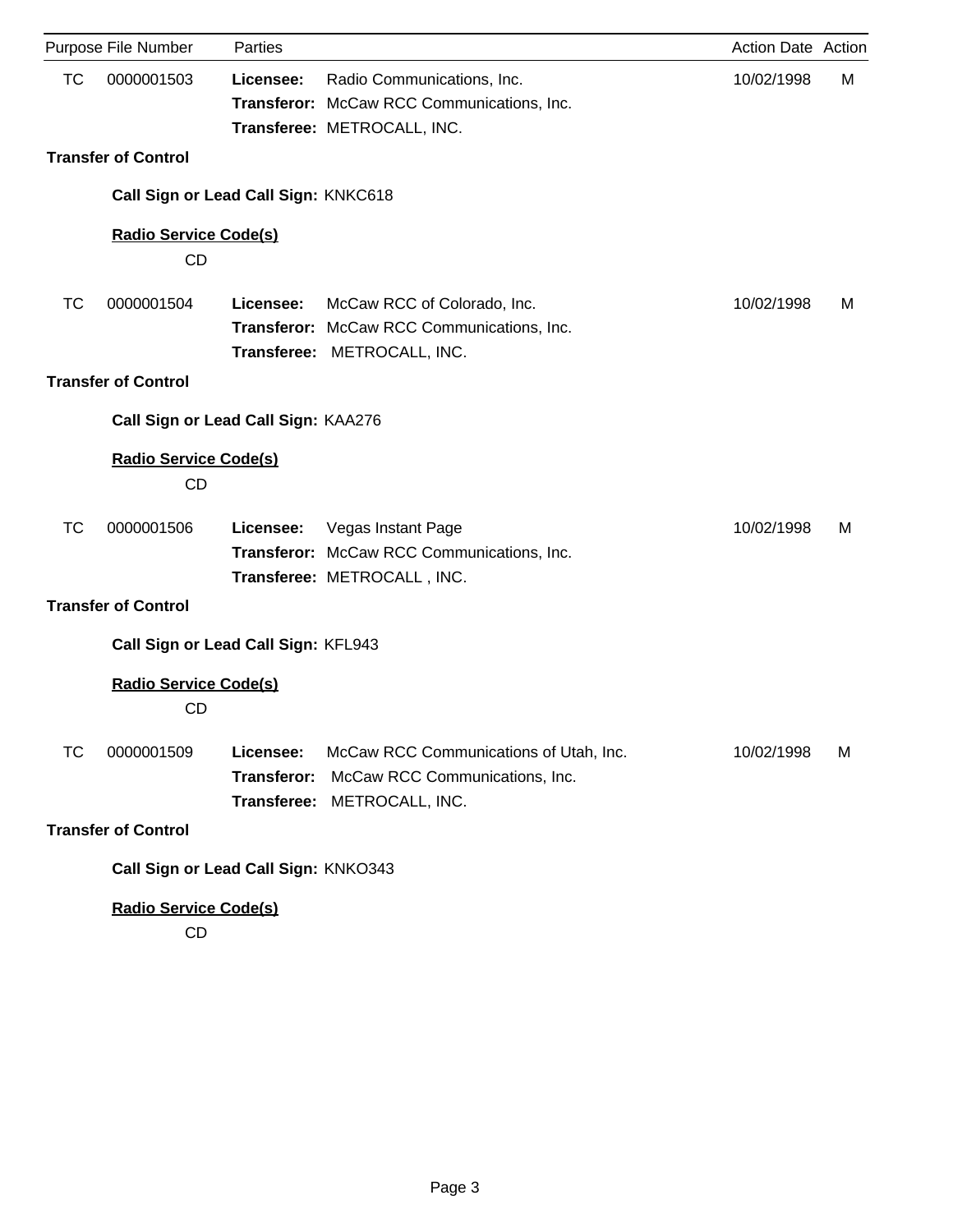|           | Purpose File Number                       | Parties                              |                                                                                                           | Action Date Action |   |
|-----------|-------------------------------------------|--------------------------------------|-----------------------------------------------------------------------------------------------------------|--------------------|---|
| <b>TC</b> | 0000001684                                | Licensee:                            | Airsignal of California, Inc.<br>Transferor: McCaw RCC Communications, Inc.<br>Transferee: METROCALL, INC | 10/02/1998         | M |
|           | <b>Transfer of Control</b>                |                                      |                                                                                                           |                    |   |
|           |                                           | Call Sign or Lead Call Sign: KLF648  |                                                                                                           |                    |   |
|           | <b>Radio Service Code(s)</b><br>CD        |                                      |                                                                                                           |                    |   |
| AA        | 0000002369                                | Assignor:<br>Assignee:               | Minnesota PCS Limited Partnership<br>Midwest Information Systems, Inc.                                    | 06/10/1999         | M |
|           | <b>Full Assignment</b>                    |                                      |                                                                                                           |                    |   |
|           |                                           | Call Sign or Lead Call Sign: KNLG956 |                                                                                                           |                    |   |
|           | <b>Radio Service Code(s)</b><br><b>CW</b> |                                      |                                                                                                           |                    |   |
| AM        | 0000003780                                | Licensee:                            | West Central Pagers Inc.<br>Transferor: JAMES R. MARCKRES (DECEASED)<br>Transferee: Marckres, Judy K      | 08/17/1999         | M |
|           | <b>Transfer of Control</b>                |                                      |                                                                                                           |                    |   |
|           |                                           | Call Sign or Lead Call Sign: KKB608  |                                                                                                           |                    |   |
|           | <b>Radio Service Code(s)</b><br><b>CD</b> |                                      |                                                                                                           |                    |   |
| AM        | 0000011079                                | Licensee:                            | Binghamton MSA Limited Partnership<br>Transferor: Frontier Corporation<br>Transferee: Global Crossing Ltd | 09/28/1999         | M |
|           | <b>Transfer of Control</b>                |                                      |                                                                                                           |                    |   |
|           |                                           | Call Sign or Lead Call Sign: KNKA578 |                                                                                                           |                    |   |
|           | <b>Radio Service Code(s)</b>              |                                      |                                                                                                           |                    |   |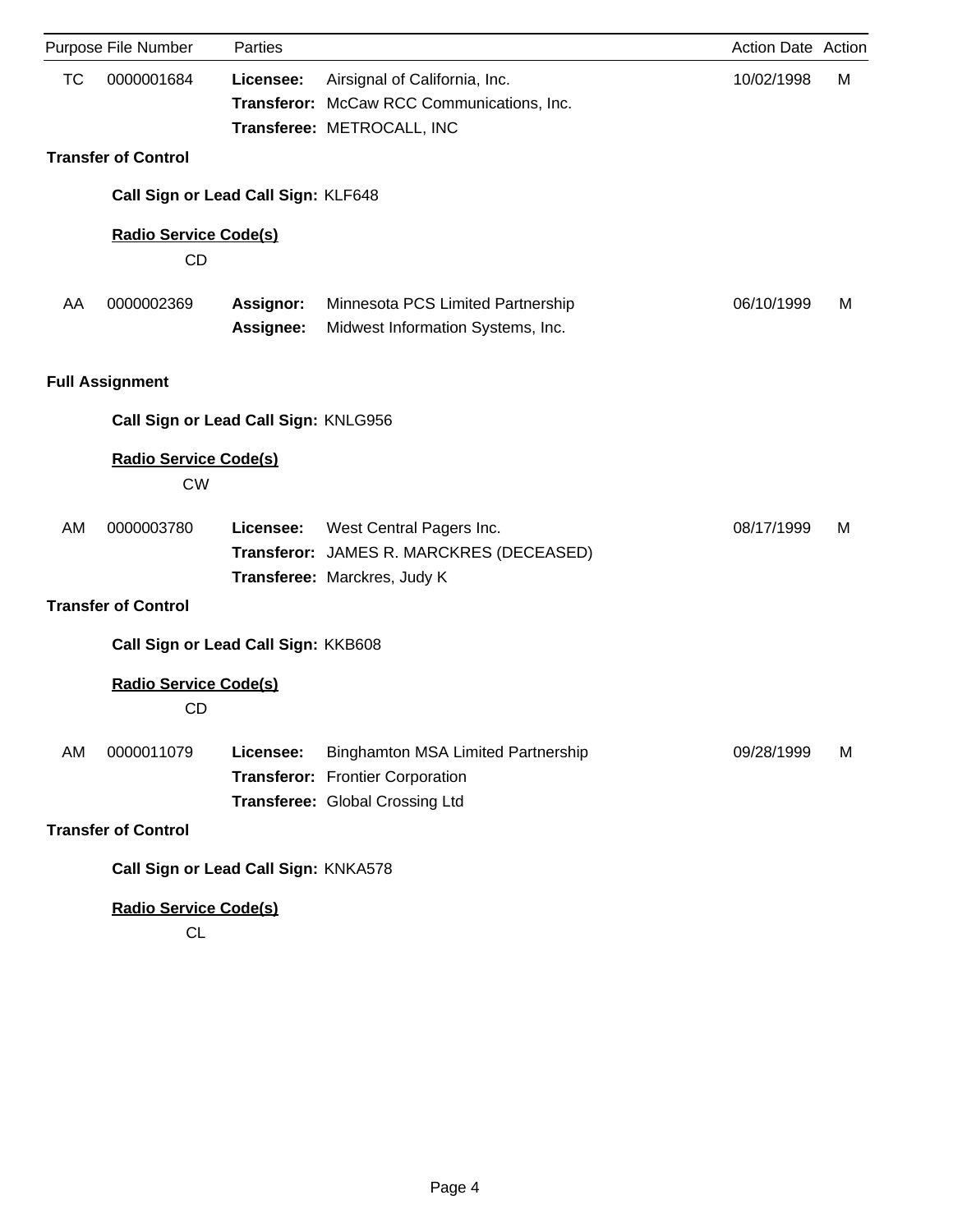|    | Purpose File Number                       | Parties   |                                                                                                                        | Action Date Action |   |
|----|-------------------------------------------|-----------|------------------------------------------------------------------------------------------------------------------------|--------------------|---|
| AM | 0000011115                                | Licensee: | NYNEX Mobile of New York Limited Partnership<br>Transferor: NYNEX Mobile of NY LP<br>Transferee: Global Crossing Ltd   | 09/28/1999         | М |
|    | <b>Transfer of Control</b>                |           |                                                                                                                        |                    |   |
|    | Call Sign or Lead Call Sign: KNKA561      |           |                                                                                                                        |                    |   |
|    | <b>Radio Service Code(s)</b><br>CL        |           |                                                                                                                        |                    |   |
| AM | 0000011131                                | Licensee: | St Lawrence Seaway RSA Cellular Partnership<br>Transferor: Frontier Corporation<br>Transferee: Global Crossing Ltd     | 09/28/1999         | м |
|    | <b>Transfer of Control</b>                |           |                                                                                                                        |                    |   |
|    | Call Sign or Lead Call Sign: KNKN766      |           |                                                                                                                        |                    |   |
|    | <b>Radio Service Code(s)</b><br><b>CL</b> |           |                                                                                                                        |                    |   |
| AM | 0000011139                                | Licensee: | New York RSA 2 Cellular Partnership<br>Transferor: Frontier Corporation<br>Transferee: Global Crossing Ltd             | 09/28/1999         | м |
|    | <b>Transfer of Control</b>                |           |                                                                                                                        |                    |   |
|    | Call Sign or Lead Call Sign: KNKQ287      |           |                                                                                                                        |                    |   |
|    | <b>Radio Service Code(s)</b><br><b>CL</b> |           |                                                                                                                        |                    |   |
| AM | 0000011144                                | Licensee: | Pennsylvania No. 3 Sector 2 Limited Partnership<br>Transferor: Frontier Corporation<br>Transferee: Global Crossing Ltd | 09/28/1999         | м |
|    | <b>Transfer of Control</b>                |           |                                                                                                                        |                    |   |
|    | Call Sign or Lead Call Sign: KNKQ412      |           |                                                                                                                        |                    |   |
|    | <b>Radio Service Code(s)</b>              |           |                                                                                                                        |                    |   |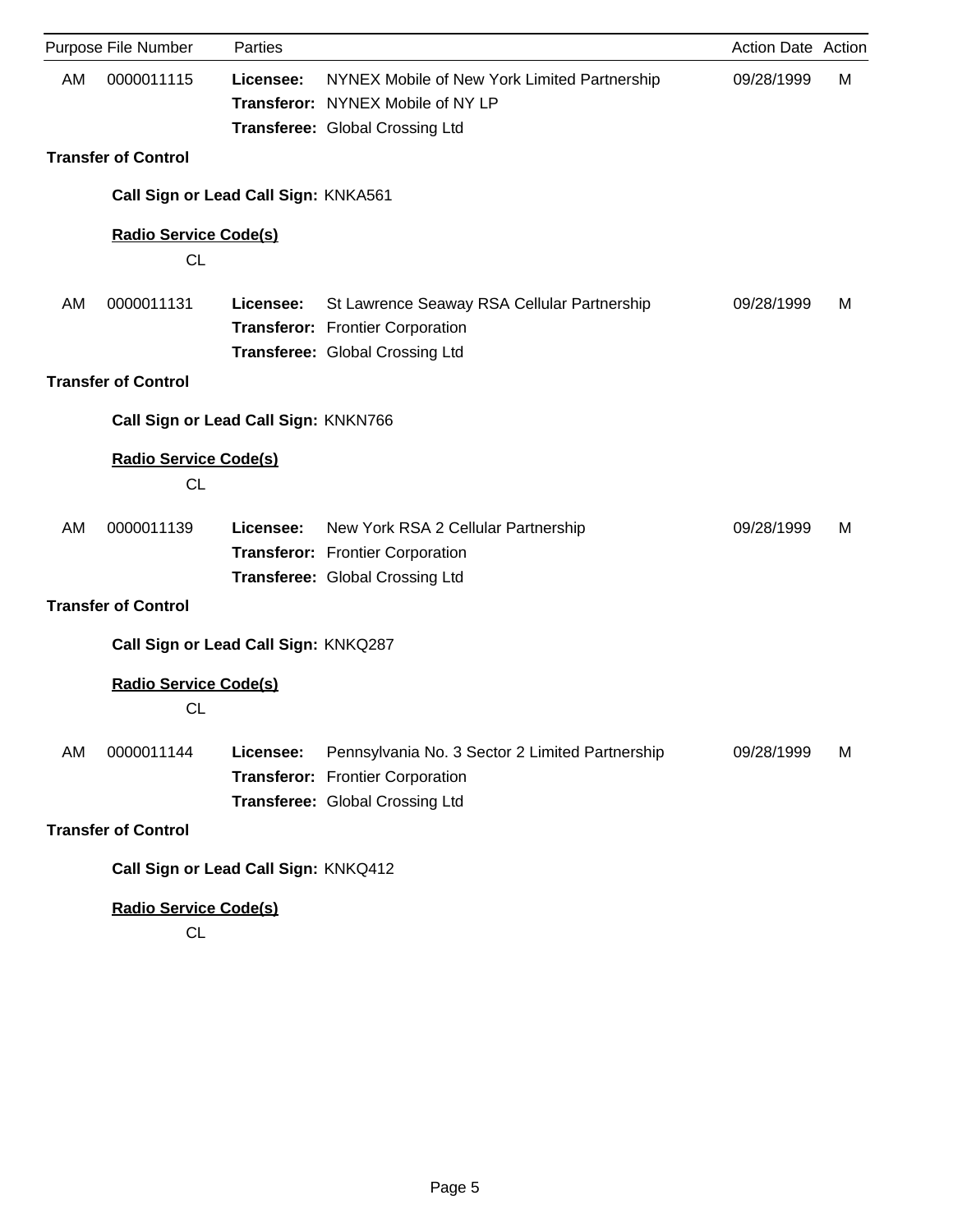|           | Purpose File Number                       | Parties   |                                                                                                                        | Action Date Action |   |
|-----------|-------------------------------------------|-----------|------------------------------------------------------------------------------------------------------------------------|--------------------|---|
| AM        | 0000011148                                | Licensee: | Pennsylvania No. 4 Sector 2 Limited Partnership<br>Transferor: Frontier Corporation<br>Transferee: Global Crossing Ltd | 09/28/1999         | М |
|           | <b>Transfer of Control</b>                |           |                                                                                                                        |                    |   |
|           | Call Sign or Lead Call Sign: KNKQ411      |           |                                                                                                                        |                    |   |
|           | <b>Radio Service Code(s)</b><br><b>CL</b> |           |                                                                                                                        |                    |   |
| AM        | 0000011149                                | Licensee: | Rochester Telephone Mobile Communications<br>Transferor: Frontier Corporation<br>Transferee: Global Crossing Ltd       | 09/28/1999         | м |
|           | <b>Transfer of Control</b>                |           |                                                                                                                        |                    |   |
|           | Call Sign or Lead Call Sign: KNKA297      |           |                                                                                                                        |                    |   |
|           | <b>Radio Service Code(s)</b><br><b>CL</b> |           |                                                                                                                        |                    |   |
| <b>TC</b> | 0000011151                                | Licensee: | Syracuse SMSA Limited Partnership<br>Transferor: Frontier Corporation<br>Transferee: Global Crossing Ltd               | 09/28/1999         | м |
|           | <b>Transfer of Control</b>                |           |                                                                                                                        |                    |   |
|           | Call Sign or Lead Call Sign: KNKA238      |           |                                                                                                                        |                    |   |
|           | <b>Radio Service Code(s)</b><br><b>CL</b> |           |                                                                                                                        |                    |   |
| TC        | 0000011152                                | Licensee: | Frontier Communications of Georgia, Inc.<br>Transferor: Frontier Corporation<br>Transferee: Global Crossing Ltd        | 09/28/1999         | M |
|           | <b>Transfer of Control</b>                |           |                                                                                                                        |                    |   |
|           | Call Sign or Lead Call Sign: KWA654       |           |                                                                                                                        |                    |   |
|           | <b>Radio Service Code(s)</b>              |           |                                                                                                                        |                    |   |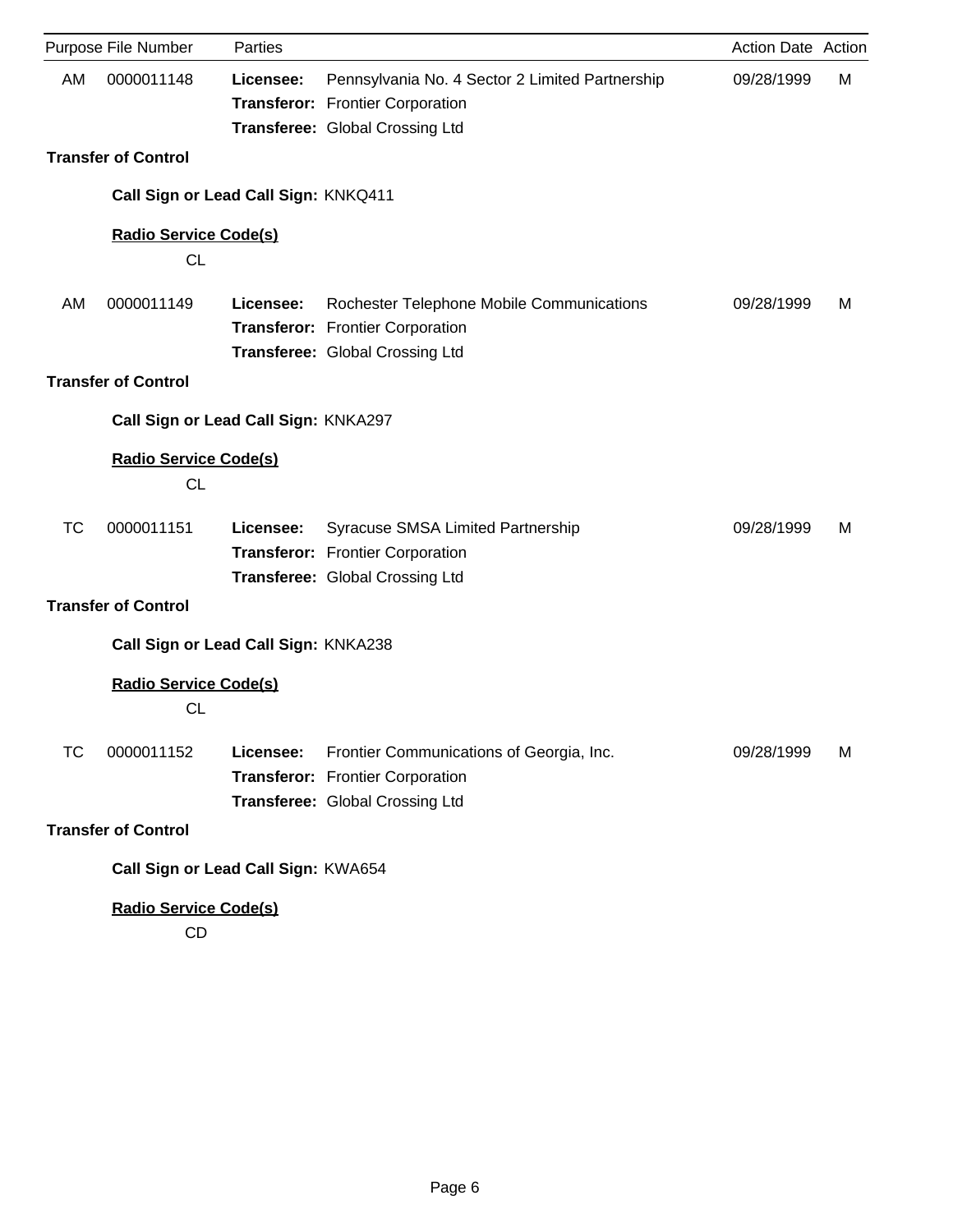| Purpose File Number                       | Parties   |                                                                                                                                     | Action Date Action |   |
|-------------------------------------------|-----------|-------------------------------------------------------------------------------------------------------------------------------------|--------------------|---|
| <b>TC</b><br>0000011154                   | Licensee: | Frontier Communications of Michigan, Inc.<br>Transferor: Frontier Corporation<br>Transferee: Global Crossing Ltd                    | 09/28/1999         | М |
| <b>Transfer of Control</b>                |           |                                                                                                                                     |                    |   |
| Call Sign or Lead Call Sign: KQK716       |           |                                                                                                                                     |                    |   |
| <b>Radio Service Code(s)</b><br>CD        |           |                                                                                                                                     |                    |   |
| <b>TC</b><br>0000011155                   | Licensee: | Frontier Communications of Viroqua, Inc.<br>Transferor: Frontier Corporation<br><b>Transferee: Global Crossing Ltd</b>              | 09/28/1999         | м |
| <b>Transfer of Control</b>                |           |                                                                                                                                     |                    |   |
| Call Sign or Lead Call Sign: KRS673       |           |                                                                                                                                     |                    |   |
| <b>Radio Service Code(s)</b><br><b>CD</b> |           |                                                                                                                                     |                    |   |
| <b>TC</b><br>0000011158                   | Licensee: | Frontier Communications of Wisconsin, Inc.<br>Transferor: Frontier Corporation<br><b>Transferee: Global Crossing Ltd</b>            | 09/28/1999         | м |
| <b>Transfer of Control</b>                |           |                                                                                                                                     |                    |   |
| Call Sign or Lead Call Sign: KSJ805       |           |                                                                                                                                     |                    |   |
| <b>Radio Service Code(s)</b><br>CD        |           |                                                                                                                                     |                    |   |
| TC<br>0000012448                          | Licensee: | CyberTel Cellular Telephone Company<br>Transferor: CyberTel Financial Corporation<br>Transferee: GTE Consumer Services Incorporated | 10/08/1999         | M |
| <b>Transfer of Control</b>                |           |                                                                                                                                     |                    |   |
| Call Sign or Lead Call Sign: KNKA234      |           |                                                                                                                                     |                    |   |
| <b>Radio Service Code(s)</b>              |           |                                                                                                                                     |                    |   |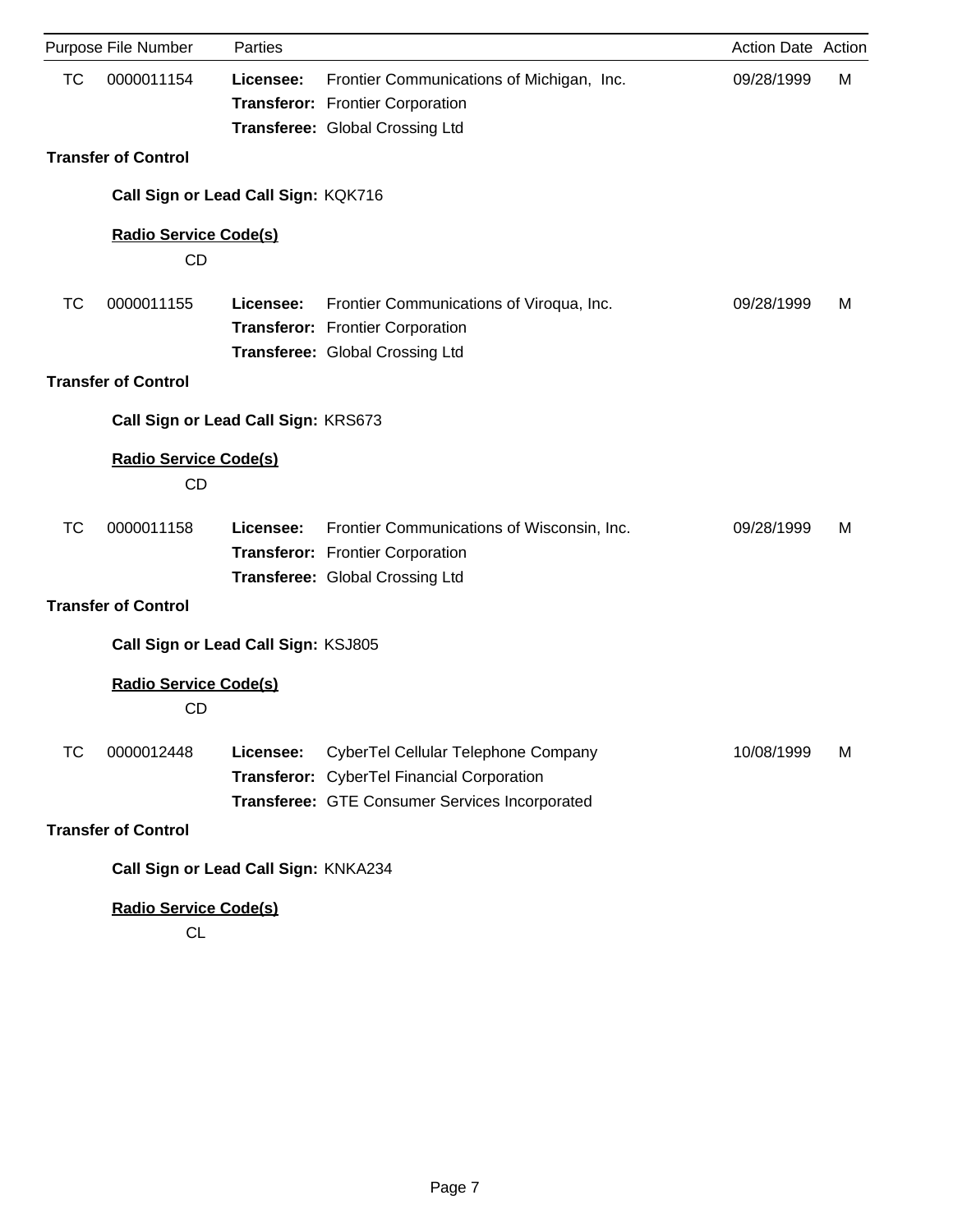|           | Purpose File Number                       | Parties                |                                                                             | Action Date Action |   |
|-----------|-------------------------------------------|------------------------|-----------------------------------------------------------------------------|--------------------|---|
| <b>TC</b> | 0000012991                                | Licensee:              | <b>TRACY CORPORATION II</b><br>Transferor: TRACY CORPORATION II             | 09/22/1999         | М |
|           |                                           |                        | Transferee: Arnox Corporation                                               |                    |   |
|           | <b>Transfer of Control</b>                |                        |                                                                             |                    |   |
|           | Call Sign or Lead Call Sign: KAQ626       |                        |                                                                             |                    |   |
|           | <b>Radio Service Code(s)</b><br><b>CD</b> |                        |                                                                             |                    |   |
| AA        | 0000016844                                | Assignor:<br>Assignee: | Beep West, Inc.<br>Cottonwood Holdings Corporation d/b/a Beep West Radio    | 09/29/1999         | м |
|           | <b>Full Assignment</b>                    |                        |                                                                             |                    |   |
|           | Call Sign or Lead Call Sign: KNKI790      |                        |                                                                             |                    |   |
|           | Radio Service Code(s)<br><b>CD</b>        |                        |                                                                             |                    |   |
| AA        | 0000016933                                | Assignor:<br>Assignee: | Wireless Operating Company, Inc.<br>Gila River Cellular General Partnership | 10/06/1999         | м |
|           | <b>Partial Assignment</b>                 |                        |                                                                             |                    |   |
|           | Call Sign or Lead Call Sign: KNKR208      |                        |                                                                             |                    |   |
|           | <b>Radio Service Code(s)</b><br><b>CL</b> |                        |                                                                             |                    |   |
| AA        | 0000021283                                | Assignor:<br>Assignee: | ProPage, Inc.<br>Satellink Paging LLC                                       | 10/20/1999         | C |
|           | <b>Full Assignment</b>                    |                        |                                                                             |                    |   |
|           | Call Sign or Lead Call Sign: KNKC507      |                        |                                                                             |                    |   |

# **Radio Service Code(s)**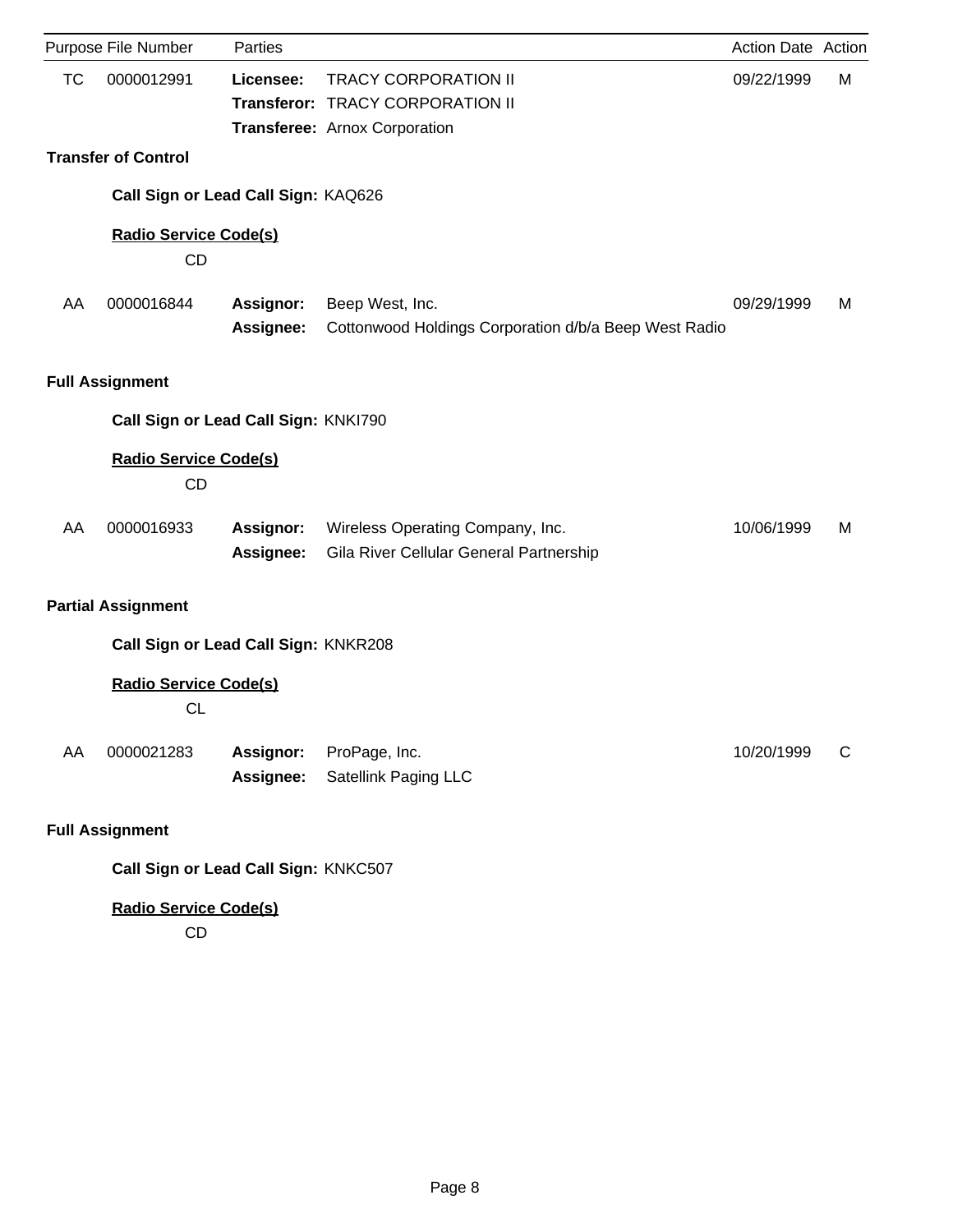|    | Purpose File Number                       | Parties                       |                                                                                    | Action Date Action |   |
|----|-------------------------------------------|-------------------------------|------------------------------------------------------------------------------------|--------------------|---|
| AA | 0000030525                                | <b>Assignor:</b><br>Assignee: | AT&T Wireless PCS, Inc.<br>AT&T Wireless PCS, LLC                                  | 10/19/1999         | G |
|    | <b>Full Assignment</b>                    |                               |                                                                                    |                    |   |
|    | Call Sign or Lead Call Sign: KNLF206      |                               |                                                                                    |                    |   |
|    | <b>Radio Service Code(s)</b><br><b>CW</b> |                               |                                                                                    |                    |   |
| AA | 0000035126                                | <b>Assignor:</b><br>Assignee: | Dobson Cellular of Arizona Inc<br>Dobson Cellular of Imperial, Inc.                | 10/16/1999         | G |
|    | <b>Full Assignment</b>                    |                               |                                                                                    |                    |   |
|    | Call Sign or Lead Call Sign: KNKN268      |                               |                                                                                    |                    |   |
|    | <b>Radio Service Code(s)</b><br><b>CL</b> |                               |                                                                                    |                    |   |
| AA | 0000035356                                | Assignor:<br>Assignee:        | d/b/a Lebanon Mobilefone<br>Lebanon Mobilefone                                     | 10/16/1999         | G |
|    | <b>Full Assignment</b>                    |                               |                                                                                    |                    |   |
|    | Call Sign or Lead Call Sign: KSV940       |                               |                                                                                    |                    |   |
|    | <b>Radio Service Code(s)</b><br><b>CD</b> |                               |                                                                                    |                    |   |
| AA | 0000035359                                | <b>Assignor:</b><br>Assignee: | CyberTel RSA Cellular Limited Partnership<br>Ameritech Mobile Communications, Inc. | 10/16/1999         | G |
|    | <b>Full Assignment</b>                    |                               |                                                                                    |                    |   |
|    | Call Sign or Lead Call Sign: WMK950       |                               |                                                                                    |                    |   |

**Radio Service Code(s)**

CF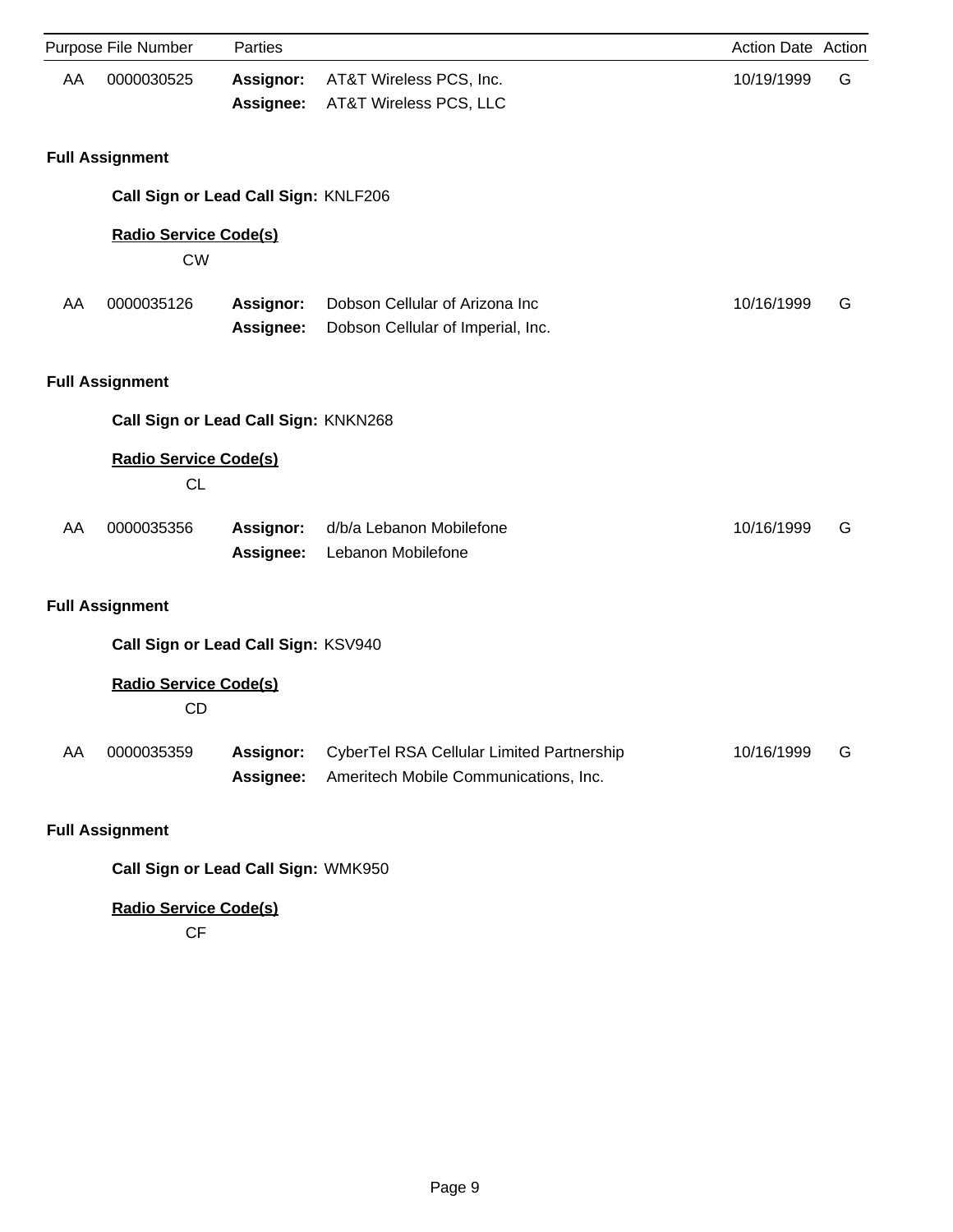|           | Purpose File Number                       | Parties                |                                                                                                                | Action Date Action |              |
|-----------|-------------------------------------------|------------------------|----------------------------------------------------------------------------------------------------------------|--------------------|--------------|
| AA        | 749490                                    | Assignor:<br>Assignee: | US ONLINE COMM. INC<br>USOL Holdings, Inc.                                                                     | 10/22/1999         | $\mathsf{C}$ |
|           | <b>Full Assignment</b>                    |                        |                                                                                                                |                    |              |
|           | Call Sign or Lead Call Sign: WPND582      |                        |                                                                                                                |                    |              |
|           | <b>Radio Service Code(s)</b><br><b>MG</b> |                        |                                                                                                                |                    |              |
| <b>TC</b> | 9713930<br><b>Transfer of Control</b>     | Licensee:              | Southern Wireless Video Inc<br>Transferor: Pacific Telesis Group<br>Transferee: Wireless Video Enterprises Inc | 10/20/1999         | D            |
|           | Call Sign or Lead Call Sign: WLS583       |                        |                                                                                                                |                    |              |
|           | <b>Radio Service Code(s)</b><br><b>CF</b> |                        |                                                                                                                |                    |              |
| AA        | 9714076                                   | Assignor:<br>Assignee: | WinStar Locate, Inc.<br>Washington/Baltimore Cellular Limited Partnership                                      | 10/20/1999         | С            |
|           | <b>Full Assignment</b>                    |                        |                                                                                                                |                    |              |
|           | Call Sign or Lead Call Sign: WLV277       |                        |                                                                                                                |                    |              |
|           | <b>Radio Service Code(s)</b><br><b>CF</b> |                        |                                                                                                                |                    |              |
| AA        | 9714103                                   | Assignor:<br>Assignee: | <b>Cellular Pacific</b><br>AT&T Wireless Services of California, Inc.                                          | 10/19/1999         | $\mathsf{C}$ |
|           | <b>Full Assignment</b>                    |                        |                                                                                                                |                    |              |

**Call Sign or Lead Call Sign:** WMM670

**Radio Service Code(s)**

CF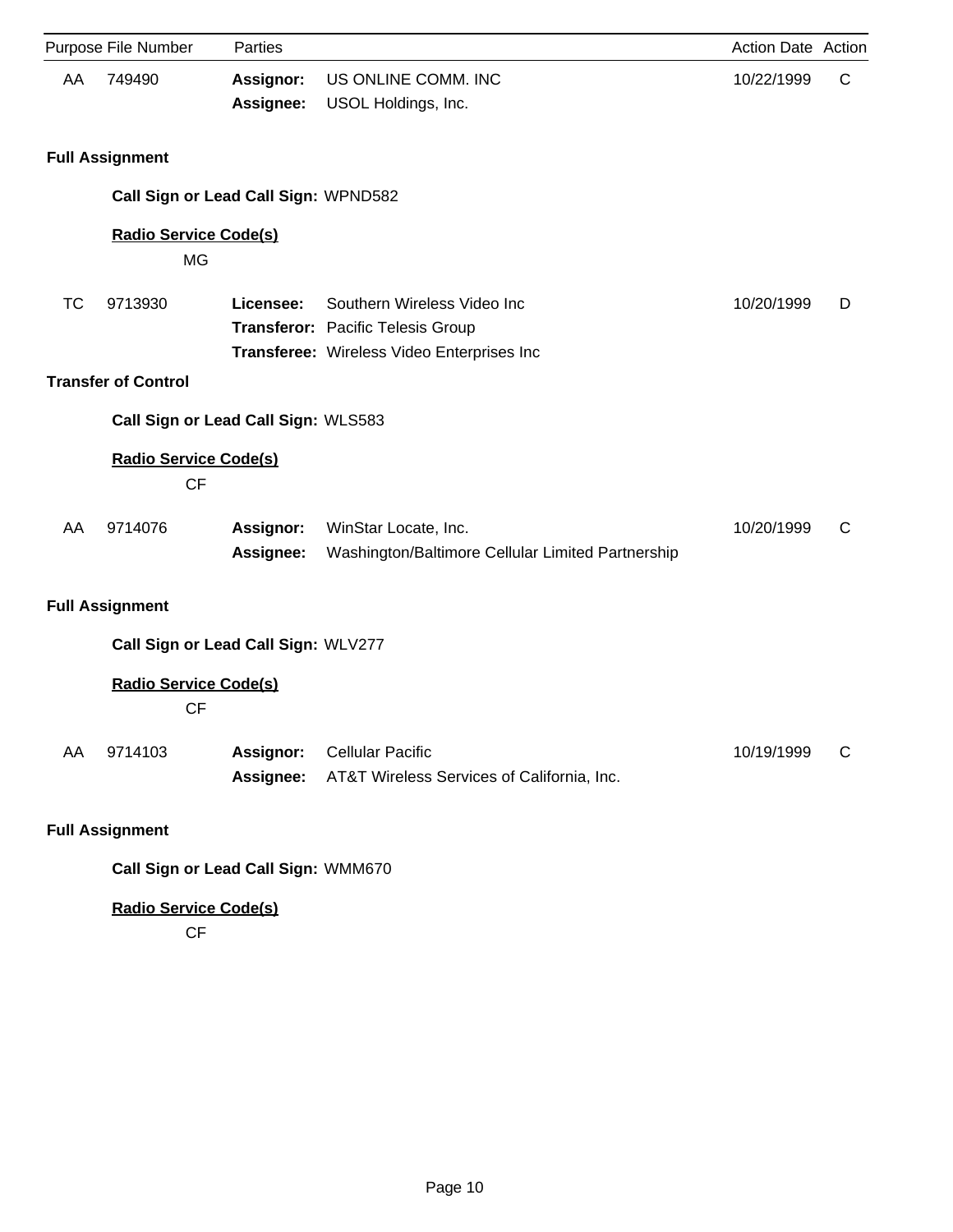|           | Purpose File Number                       | Parties                              |                                                                                                                               | Action Date Action |   |
|-----------|-------------------------------------------|--------------------------------------|-------------------------------------------------------------------------------------------------------------------------------|--------------------|---|
| AA        | 9714104                                   | Assignor:<br>Assignee:               | North American Cellular<br>AT&T Wireless Services of California, Inc.                                                         | 10/19/1999         | C |
|           | <b>Full Assignment</b>                    |                                      |                                                                                                                               |                    |   |
|           |                                           | Call Sign or Lead Call Sign: WPJF518 |                                                                                                                               |                    |   |
|           | <b>Radio Service Code(s)</b><br>CF        |                                      |                                                                                                                               |                    |   |
| TC        | F9714056                                  | Licensee:                            | <b>Cellular Corporation of Sioux Falls</b><br>Transferor: General Cellular Corporation<br>Transferee: General Cellular L.L.C. | 10/20/1999         | G |
|           | <b>Transfer of Control</b>                |                                      |                                                                                                                               |                    |   |
|           |                                           | Call Sign or Lead Call Sign: WLL425  |                                                                                                                               |                    |   |
|           | <b>Radio Service Code(s)</b><br><b>CF</b> |                                      |                                                                                                                               |                    |   |
| <b>TC</b> | 0000030605                                | Licensee:                            | Honolulu Cellular Telephone Company<br>Transferor: AT&T Wireless PCS Inc.<br>Transferee: AT&T Wireless PCS, LLC               | 10/23/1999         | G |
|           | <b>Transfer of Control</b>                |                                      |                                                                                                                               |                    |   |
|           |                                           | Call Sign or Lead Call Sign: KNKA373 |                                                                                                                               |                    |   |
|           | <b>Radio Service Code(s)</b>              |                                      |                                                                                                                               |                    |   |
|           | <b>CF</b>                                 |                                      |                                                                                                                               |                    |   |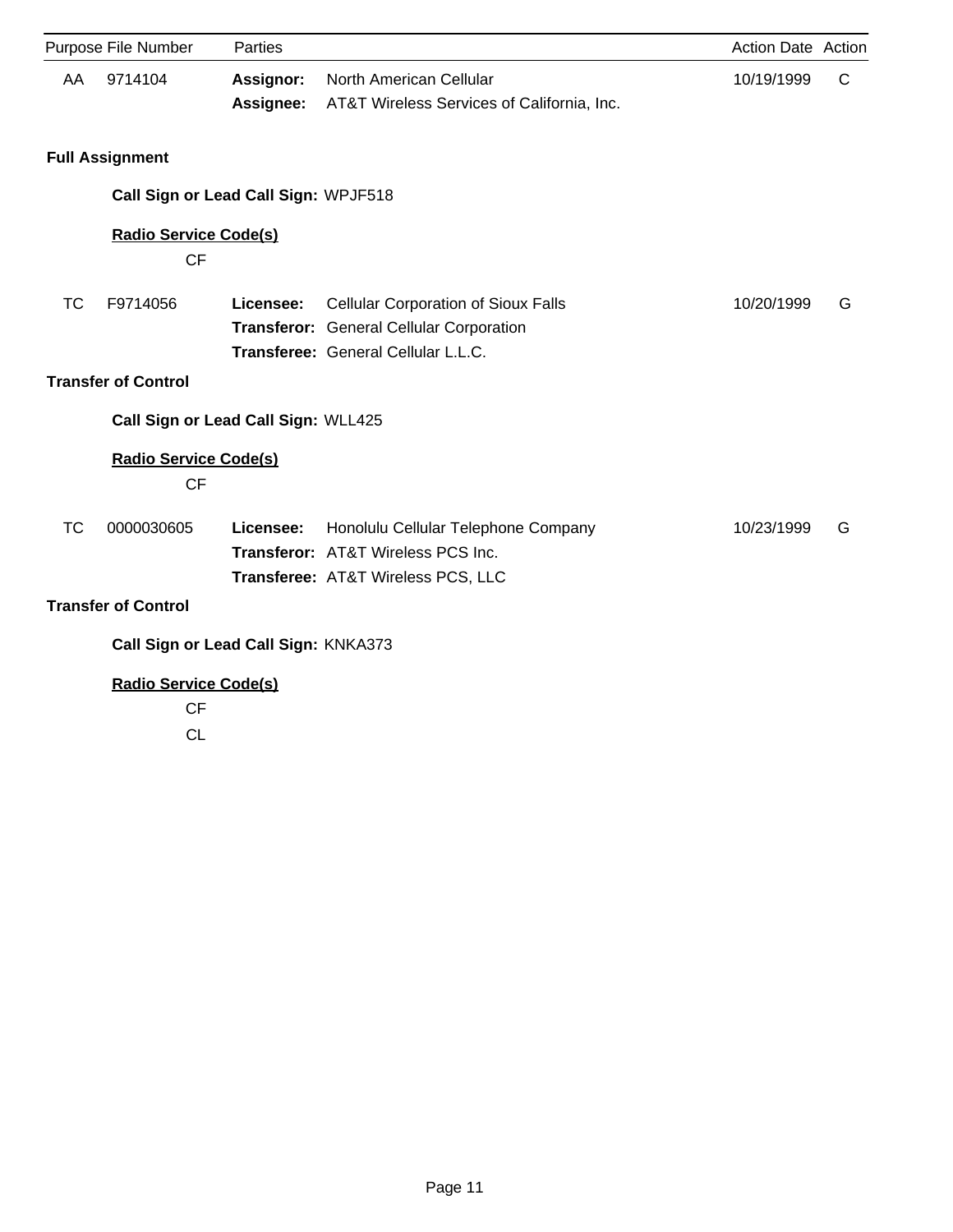#### **Purpose Key:**

- AA Assignment of Authorization
- AM Amendment of AA or TC
- TC Transfer of Control
- WD **Withdrawal**

#### **Action Key:**

C **Consented** 

D Dismissed

M

- G Granted (Forbearance or Involuntary)
	- **Consummated**

#### **Radio Service Key:**

AA Aviation Auxiliary Group

- AB Aural Microwave Booster
- AC Aircraft
- AF Aeronautical and Fixed
- AI Aural Intercity Relay
- AR Aviation Radionavigation
- AS Aural Studio Transmitter Link
- **CA** Commercial Air-ground Radiotelephone
- CB BETRS
- CD Paging and Radiotelephone
- CE Digital Electronic Message Service
- CF Point to Point Microwave
- CG Air-ground Radiotelephone
- CL Cellular
- CM **Commercial**
- CN PCS Narrowband
- CO Offshore Radiotelephone
- CR Rural Radiotelephone
- **CT** Local Television Transmission
- CW PCS Broadband
- CZ Paging and Radiotelephone, Auctioned
- GA Public Safety/Spec Emerg, 896-901/935-940 MHz, Conv.
- GB Business, 806-821/851-866 MHz, Conventional
- GC 929-930 MHz Paging Systems, Auction
- GF Public Safety Ntl Plan, 821-824/866-869 MHz, Conv.
- GI Other Indust/Land Transp, 896-901/935-940 MHz, Conv.
- GO Other Indust/Land Transp, 806-821/851-866 MHz, Conv.
- GP Public Safety/Spec Emerg, 806-821/851-866 MHz, Conv.
- GR SMR, 896-901/935-940 MHz, Conventional
- GS Private Carrier Paging, 929-930 MHz
- GU Business, 896-901/935-940 MHz, Conventional
- GW General Wireless Communications Service
- GX SMR, 806-821/851-866 MHz, Conventional
- HA Amateur
- IG Industrial/Business Pool, Conventional
- LD Local Multipoint Distribution Service
- LN 902-928 MHz Location Narrowband (Non-Multilateration)
- LP Broadcast Auxiliary Low Power
- LS Location and Monitoring Service, Multilateration (LMS)
- LW 902-928 MHz Location Wideband (Grandfathered AVM)
- MA Marine Auxiliary Group
- MC Coastal Group
- MG Microwave Industrial/Business Pool
- Returned R
	- **Terminated**

T

- Withdrawn W
- Alaska Group MK
- MR Marine Radiolocation Land
- MW Microwave Public Safety Pool
- NC Nationwide Commercial 5 Channel, 220 MHz<br>PC Public Coast Stations. Auctioned
- Public Coast Stations, Auctioned
- PE Digital Electronic Message Service Private
- PW Public Safety Pool, Conventional
- QA 220-222 MHz Band Auction
- QD Non-Nationwide Data, 220 MHz
- QM Non-Nationwide Public Safety/Mutual Aid, 220 MHz
- QO Non-Nationwide Other, 220 MHz
- QT Non-Nationwide 5 Channel Trunked, 220 MHz
- RP Broadcast Auxiliary Remote Pickup
- RR Restricted
	- RS Land Mobile Radiolocation
	- SA Ship Recreational or Voluntarily Equipped
	- SB Ship Compulsory Equipped
	- TB TV Microwave Booster
	- TI TV Intercity Relay
	- TN 39 GHz, Auctioned
	- TP TV Pickup
	- TS TV Studio Transmitter Link
	- TT TV Translator Relay
	- WA Microwave Aviation
	- WM Microwave Marine
	- WR Microwave Radiolocation
	- WS Wireless Communications Service
	- YA Public Safety/Spec Emerg, 896-901/935-940 MHz, Trunked
	- YB Business, 806-821/851-866 MHz, Trunked
	- YC SMR, 806-821/851-866 MHz, Trunked, Auctioned
	- YD SMR, 896-901/935-940 MHz, Auctioned
	- YF Public Safety Ntl Plan, 821-824/866-869 MHz, Trunked
	- YG Industrial/Business Pool, Trunked
	- YI Other Indust/Land Transp. 896-901/935-940 MHz, Trunked
	- YO Other Indust/Land Transp. 806-821/851-866 MHz, Trunked
	- YP Public Safety/Spec Emerg, 806-821/851-866 MHz, Trunked
	- YS SMR, 896-901/935-940 MHz, Trunked
	- YU Business, 896-901/935-940 MHz,Trunked
	- YW Public Safety Pool, Trunked
	- YX SMR, 806-821/851-866 MHz, Trunked
	- ZA General Mobile Radio (GMRS)
	- ZV Interactive Video and Data Service